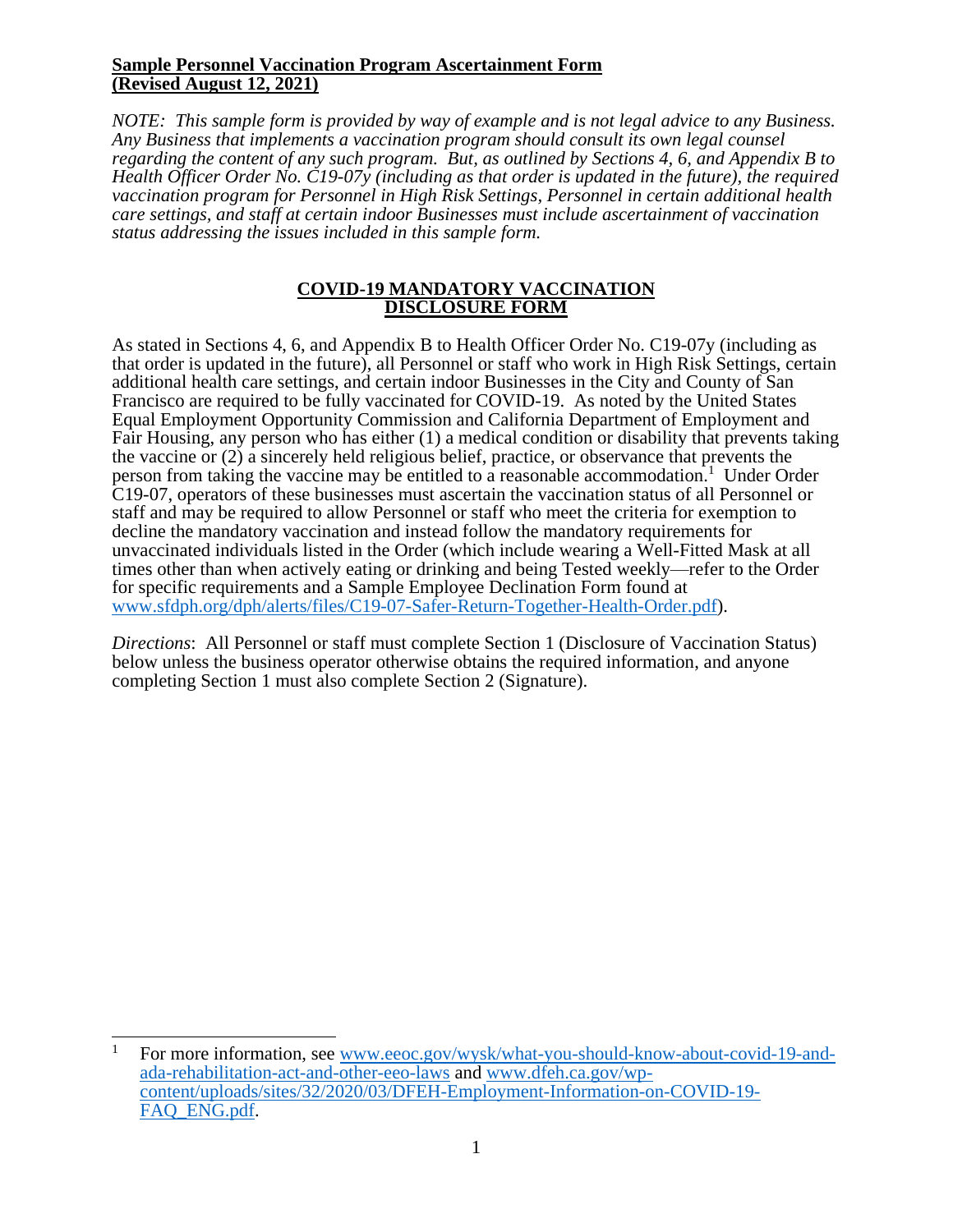## **Sample Personnel Vaccination Program Ascertainment Form (Revised August 12, 2021)**

# **Section 1 – Disclosure of Vaccination Status**

[*All Personnel or staff must complete this Section*]

Each operator of a High Risk Setting and certain additional health care and indoor business settings in the City and County of San Francisco is required by Health Officer Order No. C19-07 to ascertain the vaccination status of all Personnel (including employees, contractors, and volunteers) or, where applicable, staff who routinely work onsite, and all such Personnel or staff are required to disclose their vaccination status. Please complete this section in order to provide your vaccination status. This information must be kept confidential by the entity consistent with privacy laws. *Check only one box in this section*:

- $\Box$  I want to be vaccinated. I have not yet received a vaccine for COVID-19 and wish to get information about becoming vaccinated. I understand that I will need to update this form once my vaccination is complete, and until then I will be required to comply with the conditions for Personnel who are not Fully Vaccinated. More information about vaccination is available online at [sf.gov/covid-19-vaccine-san-francisco.](https://sf.gov/covid-19-vaccine-san-francisco)
- $\Box$  I am in the process of being vaccinated. I have started the process of receiving a vaccine/vaccine series for COVID-19. Until two weeks after the final dose, I understand that I will be required to comply with the conditions for Personnel who are not Fully Vaccinated and that I will need to update this form once my vaccination is complete.

The date when I expect to be fully vaccinated (2 weeks after the final dose) is: \_\_\_

 $\Box$  I am Fully Vaccinated. I have completed my COVID-19 vaccination process. Below is the information about my vaccination series:

My date of birth:  $\qquad \qquad$ 

Vaccine manufacturer:  $\Box$  Johnson & Johnson/Janssen (1 dose)  $\Box$  Moderna (2 doses)  $\Box$  Pfizer (2 doses)  $\Box$  Other (list manufacturer):  $\Box$ 

Date(s) of vaccine administration (list date of first dose and, if applicable, second dose):

 $\Box$  I decline to be vaccinated and am eligible for an exemption. I do not wish to be vaccinated and meet one of the two criteria for vaccination exemption in Health Officer Order C19-07. I understand that I will be required to comply with the conditions for Personnel or staff who are not Fully Vaccinated unless or until I am able to be fully vaccinated. **Please note**: employees who choose this option must refer to the Order for specific requirements and a Sample Employee Declination Form found at [www.sfdph.org/dph/alerts/files/C19-07-Safer-Return-Together-Health-Order.pdf.](https://www.sfdph.org/dph/alerts/files/C19-07-Safer-Return-Together-Health-Order.pdf) All required forms – including where applicable a signed Healthcare Provider Supporting Statement – must be provided before a request for declination is considered complete. Personnel are considered out of compliance with the vaccination program if they fail to completely fill out, sign, and submit all applicable forms and documents.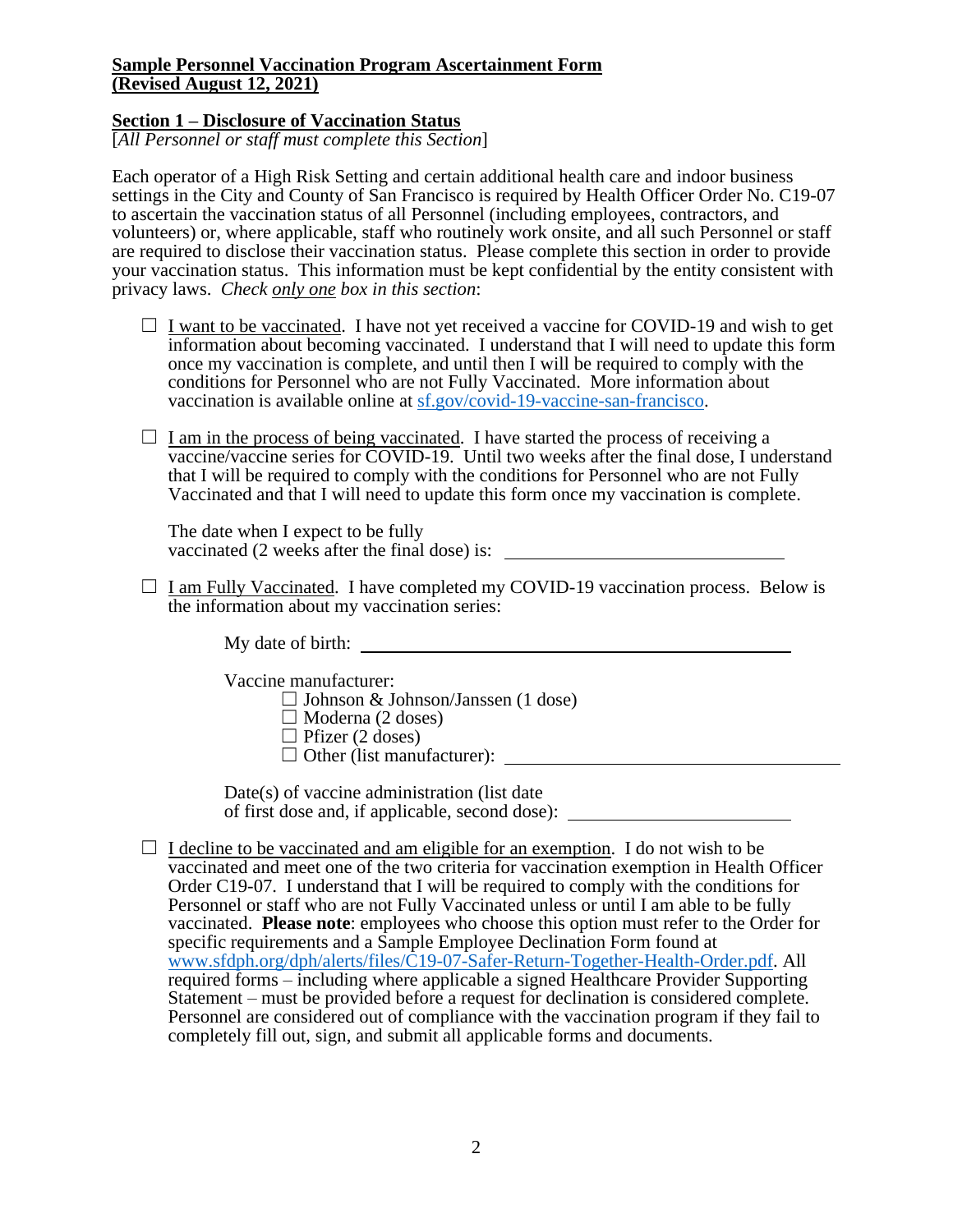# **Sample Personnel Vaccination Program Ascertainment Form (Revised August 12, 2021)**

# **Section 2 – Signature and Attestation**

[*All Personnel or staff who complete any section of this form must complete this Section*]

I declare under penalty of perjury under the laws of the State of California that the statement(s) in Section 1 above are true and correct.

Signature:

Date:

Printed name:

Location (City and State) where signed: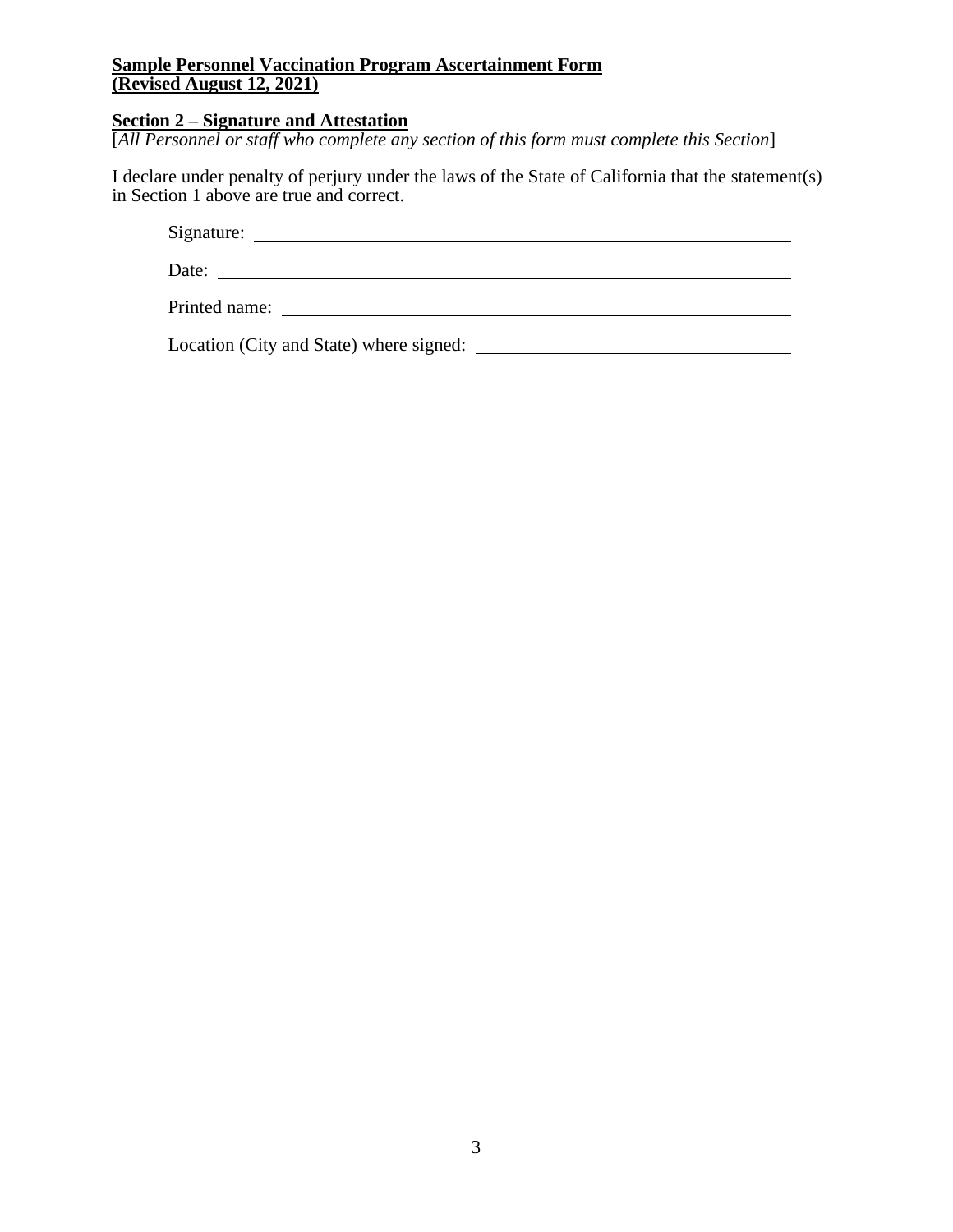### **Sample Personnel Vaccination Program Declination Form (Revised August 12, 2021)**

*NOTE: This sample form is provided by way of example and is not legal advice to any Business. Any Business that implements a vaccination program should consult its own legal counsel regarding the content of any such program. But, as outlined by Sections 4, 6, and Appendix B to Health Officer Order No. C19-07y (including as that order is updated in the future), the required vaccination program for Personnel in High Risk Settings, Personnel in certain additional health care settings, and staff at certain indoor Businesses must include ascertainment of vaccination status and providing a declination option addressing the issues included in this sample form.* 

# **COVID-19 MANDATORY DECLINATION FORM**

As stated in Sections 4, 6, and Appendix B to Health Officer Order No. C19-07y (including as that order is updated in the future), all Personnel or staff who work in High Risk Settings, certain additional health care settings, and certain indoor Businesses in the City and County of San Francisco are required to be fully vaccinated for COVID-19. As noted by the United States Equal Employment Opportunity Commission and California Department of Employment and Fair Housing, any person who has either (1) a medical condition or disability that prevents taking the vaccine or (2) a sincerely held religious belief, practice, or observance that prevents the person from taking the vaccine may be entitled to a reasonable accommodation.<sup>1</sup> Under Order C19-07, operators of these businesses must ascertain the vaccination status of all Personnel or staff and must allow Personnel or staff who meet the criteria for exemption to decline the mandatory vaccination and instead follow the mandatory requirements for unvaccinated individuals listed in the Order (which include wearing a Well-Fitted Mask at all times other than when actively eating or drinking and being Tested weekly—refer to the Order for specific requirements).

*Directions*: All Personnel or staff must complete a separate Disclosure of Vaccination Status (found at [www.sfdph.org/dph/alerts/files/C19-07-Safer-Return-Together-Health-](https://www.sfdph.org/dph/alerts/files/C19-07-Safer-Return-Together-Health-Order.pdf)[Order.pdf\)](https://www.sfdph.org/dph/alerts/files/C19-07-Safer-Return-Together-Health-Order.pdf) unless the business operator otherwise obtains the required information. Any Personnel or staff seeking to decline vaccination must also complete Section 1 (Vaccine Declination) and Section 2 (Signature) of this form. **Please note**: Personnel and staff who choose the declination option must fill out all applicable forms. All required forms – including, where applicable a signed Healthcare Provider Supporting Statement – must be provided before a request for declination is considered complete. Personnel and staff are considered out of compliance with the vaccination program if they fail to completely fill out, sign, and submit all applicable forms and documents.

<sup>1</sup> For more information, see [www.eeoc.gov/wysk/what-you-should-know-about-covid-19-and](https://www.eeoc.gov/wysk/what-you-should-know-about-covid-19-and-ada-rehabilitation-act-and-other-eeo-laws)[ada-rehabilitation-act-and-other-eeo-laws](https://www.eeoc.gov/wysk/what-you-should-know-about-covid-19-and-ada-rehabilitation-act-and-other-eeo-laws) and [www.dfeh.ca.gov/wp](https://www.dfeh.ca.gov/wp-content/uploads/sites/32/2020/03/DFEH-Employment-Information-on-COVID-19-FAQ_ENG.pdf)[content/uploads/sites/32/2020/03/DFEH-Employment-Information-on-COVID-19-](https://www.dfeh.ca.gov/wp-content/uploads/sites/32/2020/03/DFEH-Employment-Information-on-COVID-19-FAQ_ENG.pdf) [FAQ\\_ENG.pdf.](https://www.dfeh.ca.gov/wp-content/uploads/sites/32/2020/03/DFEH-Employment-Information-on-COVID-19-FAQ_ENG.pdf)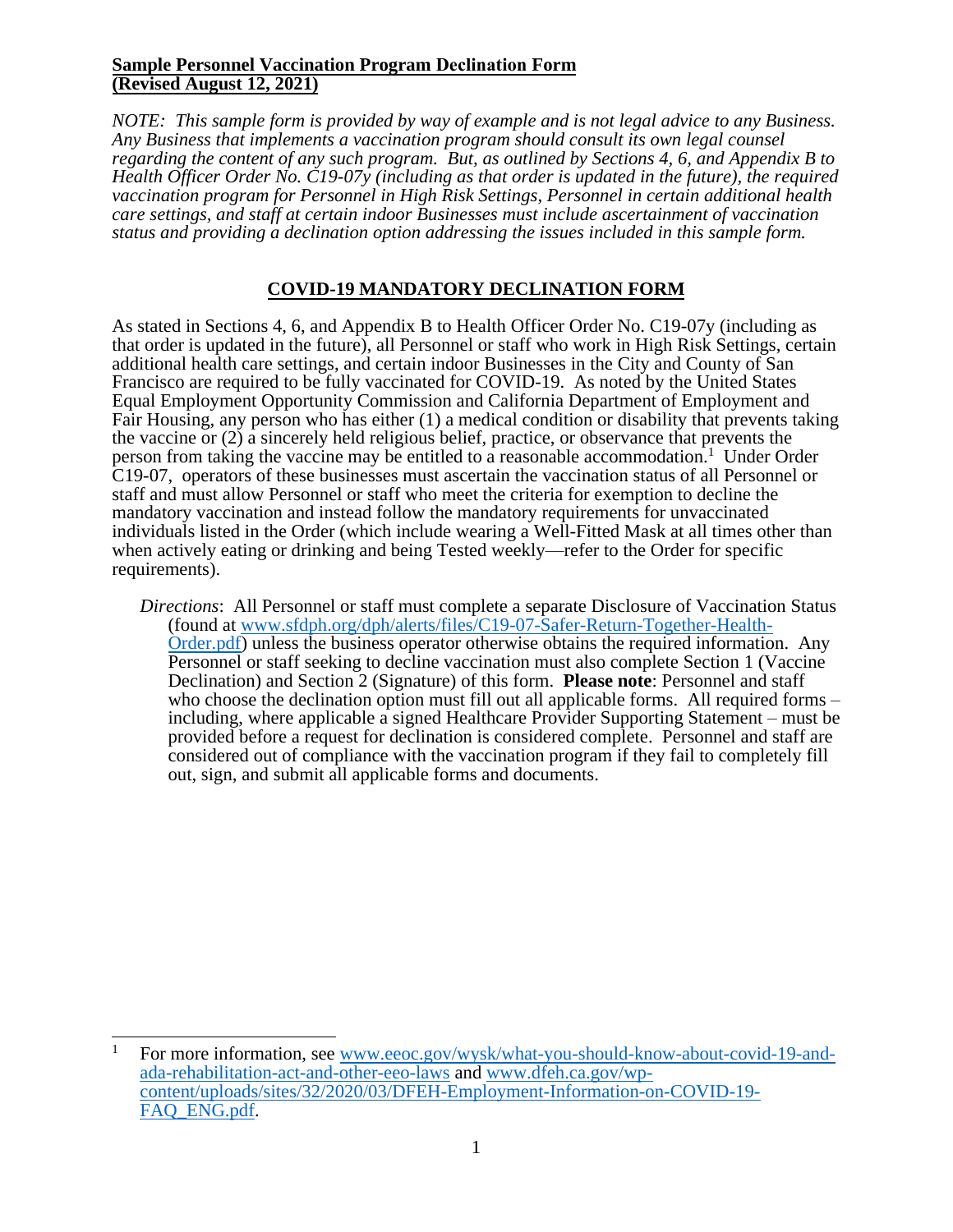## **Sample Personnel Vaccination Program Declination Form (Revised August 12, 2021)**

# **Section 1 –Vaccine Declination**

[*All Personnel or staff seeking an exemption from vaccination must complete this Section*]

By completing this Section 1, I am declaring that I am unable to be vaccinated for COVID-19 on the following basis (check all that apply):

- $\Box$  Medical/Disability Accommodation: I have a medical condition or disability that prevents me from being able to take any COVID-19 vaccine. *NOTE*: To be eligible for this exemption, I understand that I must also provide to my employer (or the Business where I work or volunteer) a written statement signed by a **physician**, **nurse practitioner**, **or other licensed medical professional practicing under the license of a physician**, stating that I qualify for the exemption (but the written statement should not describe the underlying medical condition or disability) and indicating the probable duration of my inability to receive the vaccine (or if the duration is unknown or permanent, so indicate). I may use the next page of this form for that purpose.
- $\Box$  Religious Belief Accommodation: I have a sincerely held religious belief, practice, or observance that prevents me from taking any of the FDA authorized or approved COVID-19 vaccines.

### **Section 2 – Signature and Attestation**

[*All Personnel or staff who complete any section of this form must complete this Section*]

I declare under penalty of perjury under the laws of the State of California that the statement(s) in Section 1 above are true and correct.

Signature:

Date:

Printed name:

Location (City and State) where signed: